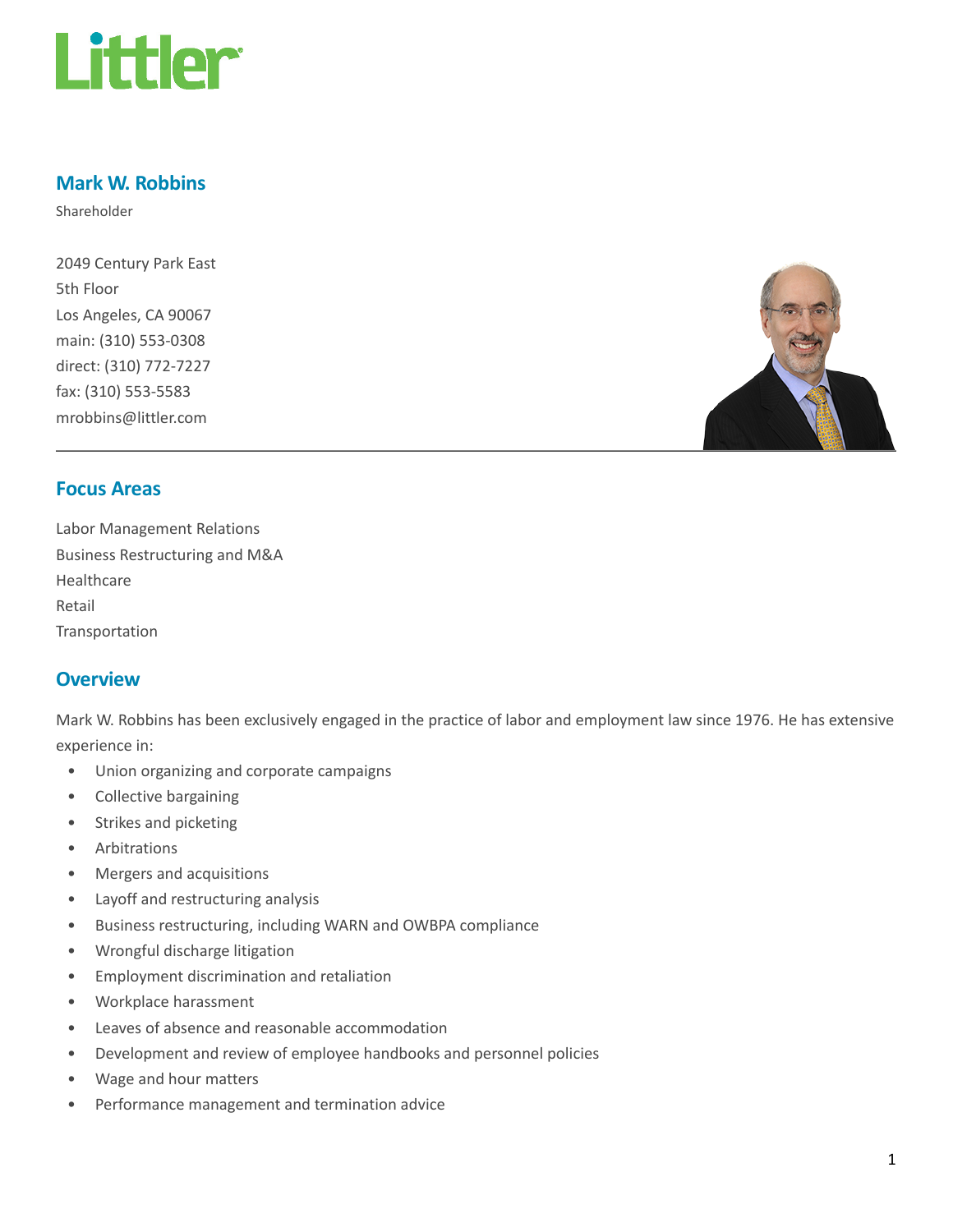

He regularly appears in federal and state courts and before the National Labor Relations Board, the Equal Employment Opportunity Commission, the Department of Labor, the Federal Mediation and Conciliation Service, the California Department of Fair Employment and Housing, and the California Department of Labor Standards Enforcement. He has specific knowledge of the following statutes:

- The National Labor Relations Act
- The Americans with Disabilities Act
- The Age Discrimination in Employment Act
- The Family and Medical Leave Act
- Title VII
- The Fair Labor Standards Act
- The WARN Act
- The OWBPA
- The California Fair Employment and Housing Act
- State WARN acts
- The California Labor Code
- City and County Living Wage Ordinances

Among his notable successes, Mark successfully defended a supermarket client against a lawsuit filed by employees arising out of the closure of its central baking plant where significant financial demands were at stake.

Additionally, Mark is an experienced speaker who has participated in panel discussions and lectured before business groups and associations.

Mark represents both for-profit and non-profit employers in a wide range of industries, including:

- Health care, including hospitals, skilled nursing facilities and community health centers
- Media
- Entertainment
- Manufacturing
- Retail
- Warehouse and distribution
- Transportation
- Construction
- Education
- Financial services
- Legal services
- Social services
- Temporary staffing services
- Insurance
- Hotels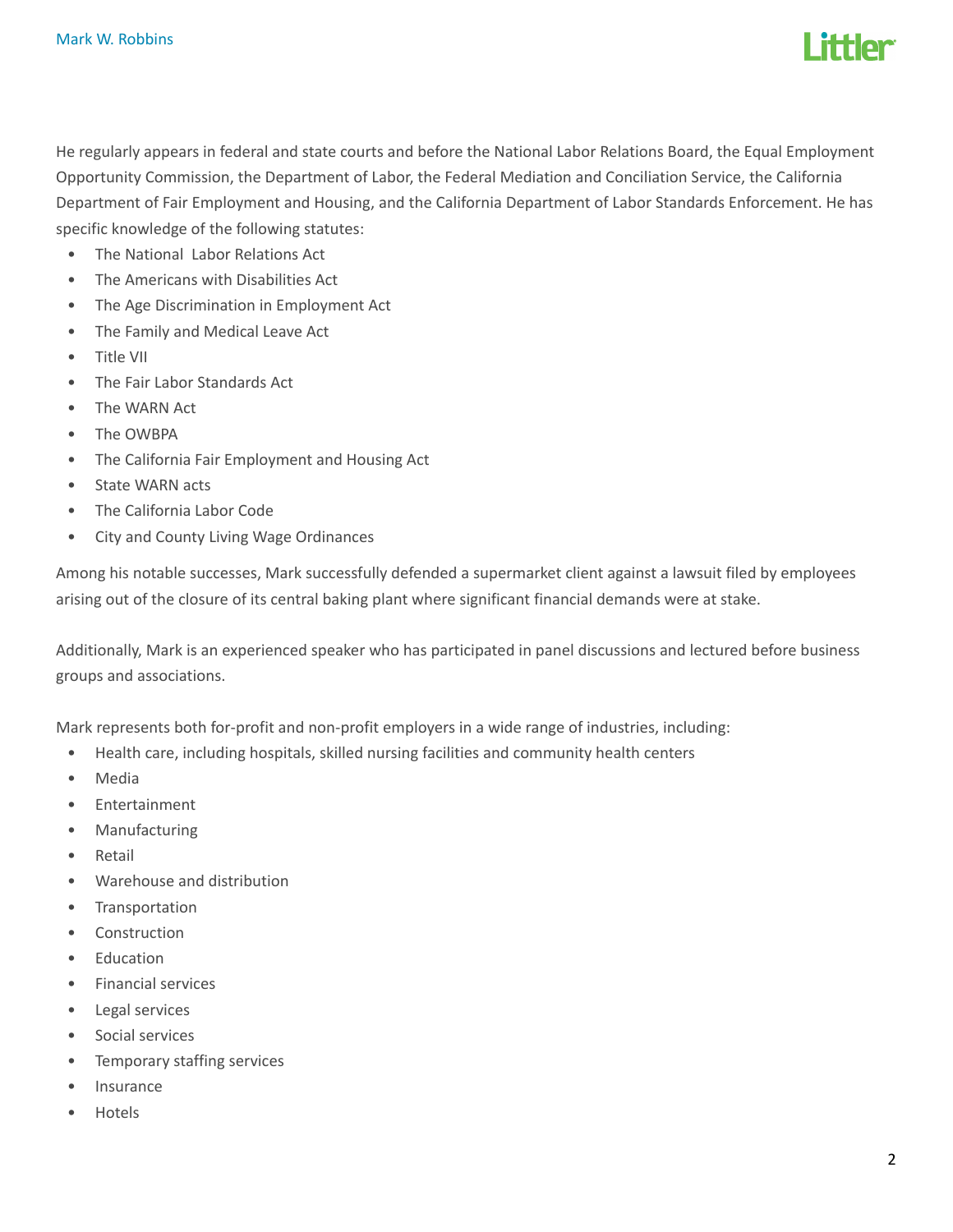- Restaurants
- Aerospace
- Automotive
- Petrochemical
- Security
- Airlines
- Government contractors
- Supermarkets
- Wholesale food and produce suppliers

Mark is a core member of Littler Mendelson's Traditional Labor Law Practice Group. He previously served on the firm's Finance Committee.

Before joining Littler, Mark was a trial attorney for six and a half years with the National Labor Relations Board in its Cincinnati and two Los Angeles regional offices where he prosecuted approximately 25 administrative trials and federal court injunction proceedings and investigated hundreds of NLRA cases. He also served for many years as labor counsel to the California Association of Health Facilities.

# Professional and Community Affiliations

- Member, Labor and Employment and Litigation Section, Los Angeles County Bar Association
- Member, Labor and Employment and Litigation Section, Beverly Hills Bar Association
- Member, Labor and Employment and Litigation Section, American Bar Association

### Recognition

- Named, The Best Lawyers in America©, 2021-2022
- Named, Top 100 Labor Attorneys in the United States, Labor Relations Institute, 2006-2009
- Named, Super Lawyer, Southern California, Super Lawyers

### **Education**

J.D., Boston College Law School, 1976, cum laude B.A., University of Rochester, 1973, With Distinction

## Bar Admissions

California District of Columbia Massachusetts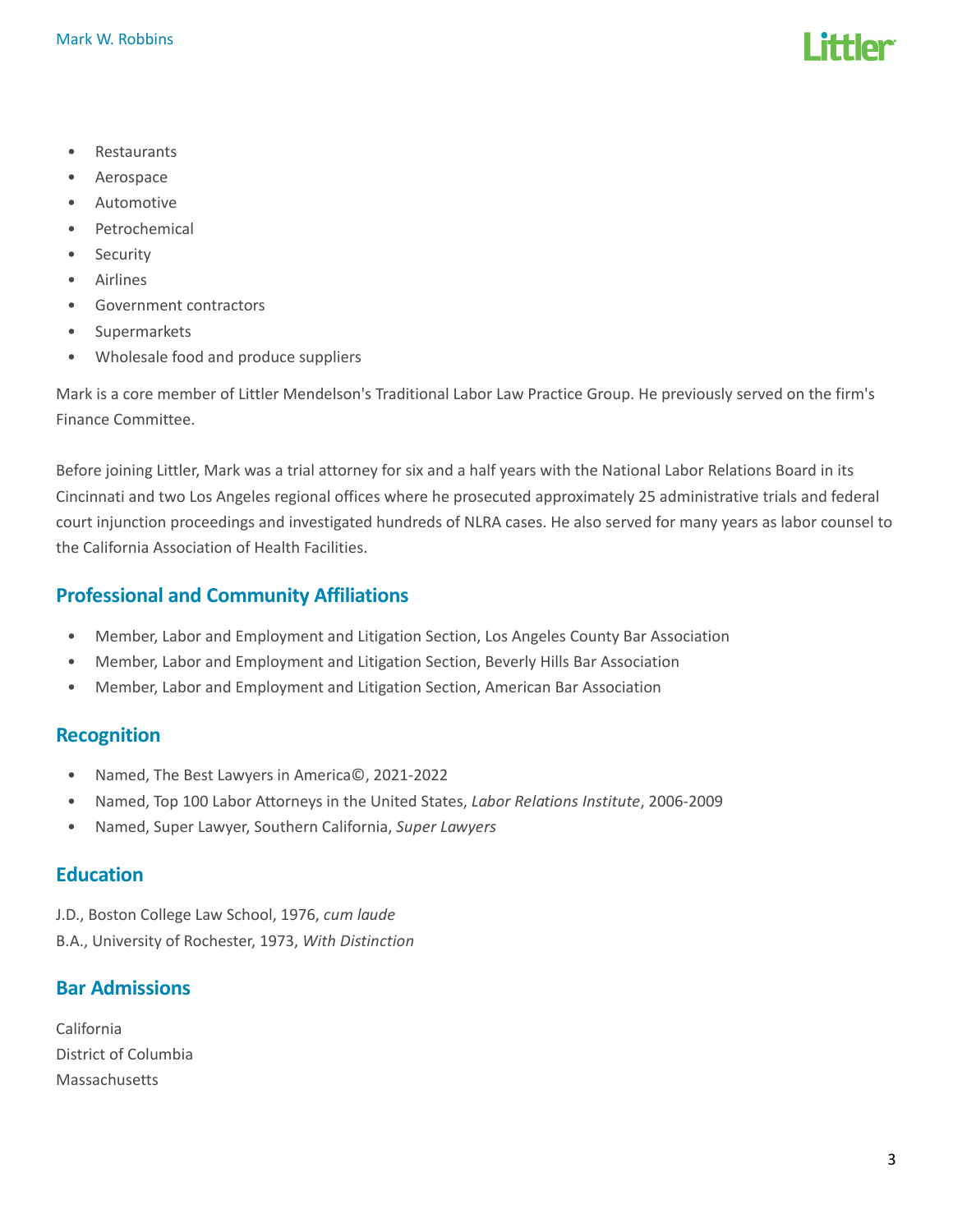

### Publications & Press

Best Lawyers in America© 2022 Edition Honors More Than 240 Littler Lawyers Littler Press Release August 19, 2021

Best Lawyers in America© 2021 Edition Honors More Than 250 Littler Lawyers Littler Press Release August 20, 2020

The NLRB and Social Media: General Counsel's New Report Offers Employers Some Guidance

Littler Insight September 9, 2011

Seven Littler Mendelson Attorneys Named Among "Top 100 Labor Attorneys" in the U.S. by Labor Relations Institute Littler Press Release July 24, 2009

Nine Littler Lawyers Top the List of U.S. Labor Attorneys

Littler Press Release August 4, 2008

NLRB Modifies "Recognition Bar" Doctrine to Permit Employees and Rival Unions to File Election Petitions Littler Insight October 8, 2007

Labor Relations Institute Names Littler Mendelson Lawyers as Top US Labor Attorneys Littler Press Release June 20, 2007

Labor Relations Institute Names Littler Mendelson Lawyers as Top US Labor Attorneys Littler Press Release June 16, 2006

Ron Holland, Gordon Letter, and Mark Robbins Recognized as Top Attorneys by LRI Labor Relations Ink

June 12, 2006